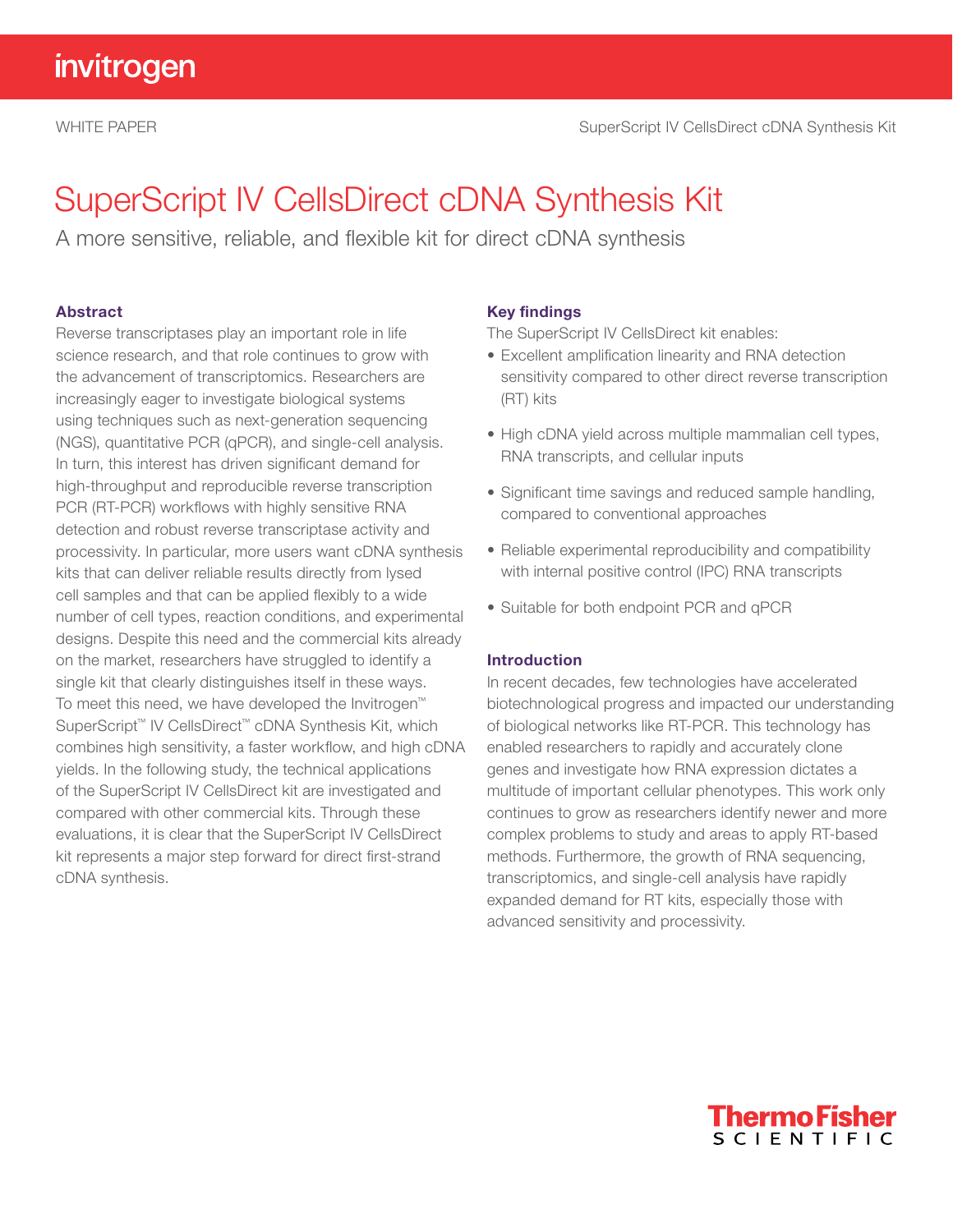Despite their clear importance to the research community, RT workflows are not without challenges. In conventional approaches, it is common to first purify RNA from individual samples to achieve meaningful RNA detection. Then, a reverse transcriptase converts the purified RNA to cDNA for use in subsequent experiments. Loss of yield incurred during the purification process may reduce the amount of RNA available for subsequent applications. It is also well known that RNA is less stable than DNA, which makes sample handling and storage vital in workflow considerations. Generally, the more steps required prior to cDNA synthesis, the higher the likelihood of sample degradation and loss. This instability can impact RNA sample quality, requiring more sensitive RNA detection to achieve meaningful results. The impact of RNA purification is compounded when many samples must be processed and stored simultaneously, making it laborious and time-consuming to perform high-throughput experiments.

For these reasons, there has been significant interest in utilizing workflows that allow RT reactions to be performed directly from unpurified samples. Along with reduced sample handling and increased throughput, this approach comes with the added benefits of increased reproducibility and cDNA yield. However, many existing direct RT kits have struggled to match the RNA detection sensitivity possible through workflows using purified RNA sample. In addition, cDNA yields from these kits can suffer from common RT inhibitors found in lysed cell samples, which negatively impact RT activity and processivity. To maintain strong RNA detection and enzymatic function, researchers should use direct kits with reverse transcriptases that are less affected by a wide variety of common inhibitors. An ideal direct RT kit would replicate sensitivity obtained with purified RNA, and increase sample throughput without sacrificing qPCR accuracy or precision.

To address this long-standing research need, we recently launched the SuperScript IV CellsDirect kit. This direct RT kit is powered by SuperScript IV Reverse Transcriptase, which offers excellent enzymatic performance in the presence of inhibitors, robust sensitivity (even with degraded RNA), and low experimental variability [1]. Furthermore, the processivity of SuperScript IV Reverse Transcriptase (1,500 nt), reaction time (10 min), and temperature stability (up to 65°C) enable cloning and transcript analysis regardless of gene length or PCR conditions [2]. Combining the strengths of SuperScript IV Reverse Transcriptase with CellsDirect lysis reagents, the SuperScript IV CellsDirect kit was designed to speed up RT-PCR workflows and ease experimental difficulty without compromising sensitivity. In this report, the SuperScript IV CellsDirect kit was tested against a number of commercial kits to determine its relative performance in common RT-PCR experiments.

#### Materials and methods

#### Compared kits

- Invitrogen™ SuperScript™ IV CellsDirect™ cDNA Synthesis Kit (Thermo Fisher Scientific, Cat. No. 11750150)
- Invitrogen™ SuperScript™ III CellsDirect™ cDNA Synthesis Kit (Thermo Fisher Scientific, Cat. No. 18080200)
- Invitrogen™ SYBR™ Green Fast Advanced Cells-to-C<sub>T</sub>™ Kit (Thermo Fisher Scientific, Cat. No. A35381)
- Invitrogen™ TaqMan® Fast Advanced Cells-to- $C_{T}^{\pi_{M}}$  Kit (Thermo Fisher Scientific, Cat. No. A35378)
- Direct RT kits from other suppliers for probe-based or SYBR Green assays ("Supplier B", "Supplier Q", or "Supplier R")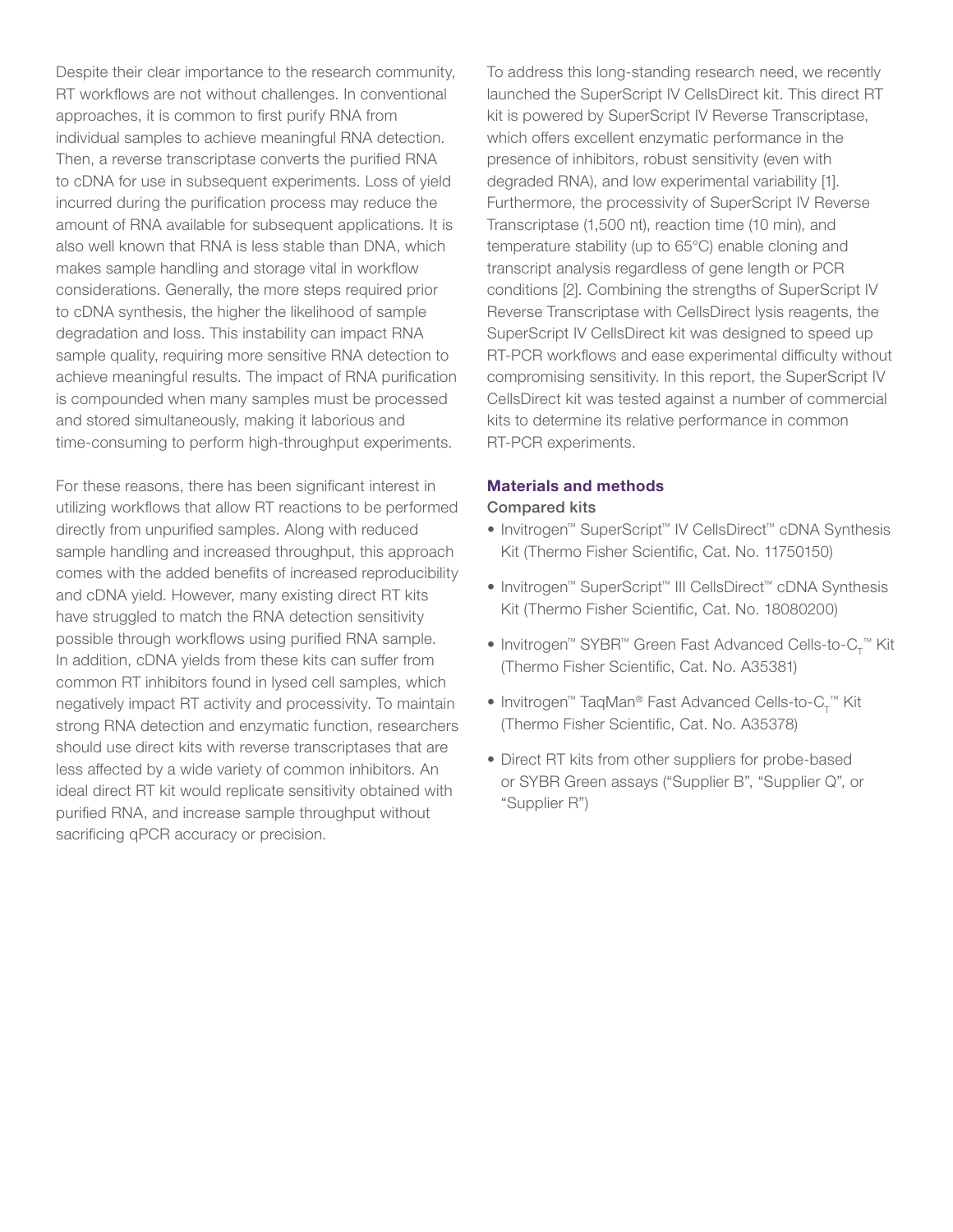# Cell culture

Experiments were performed using several different mammalian cell lines (Table 1). Cells were grown according to standard culture protocols for adherent or suspension cells using standard culture vessels. Before starting cell lysis, adherent cells were detached using a trypsin-based dissociation method. Cells were then counted with a hemocytometer and centrifuged at 300 x *g* for 5 min. After aspiration of the medium, cells were washed with 0.5 mL of ice-cold (4 $^{\circ}$ C) PBS per 1 x 10 $^{\circ}$  cells and centrifuged at 300 x *g* for 5 min. The PBS was aspirated and discarded without disturbing the pellet. Cells were then resuspended in 0.5 mL of ice-cold PBS per 1 x 10<sup>6</sup> cells. After serial dilution, the cells were recounted to ensure the cell density was 1, 10, 100, 1,000, or 10,000 cells per 5 μL. Aliquots (5 µL) of each cell suspension were distributed to PCR tubes. All procedures with cells were performed on ice.

| <b>Cell line</b>   | <b>Culture</b><br>properties | Organism     | <b>Cell type</b>           |
|--------------------|------------------------------|--------------|----------------------------|
| HeLa               | Adherent                     | Homo sapiens | Cervical<br>adenocarcinoma |
| HeLa <sub>S3</sub> | Suspension H. sapiens        |              | Cervical<br>adenocarcinoma |
| Raji               | Suspension                   | H. sapiens   | <b>B</b> lymphocyte        |
| Jurkat             | Suspension                   | H. sapiens   | T cell leukemia            |
| K <sub>562</sub>   | Suspension                   | H. sapiens   | Bone marrow                |
| <b>iPSC</b>        | Adherent                     | H. sapiens   | Stem cells                 |
| <b>HEK293</b>      | Adherent                     | H. sapiens   | Kidney                     |

#### Table 1. Cell lines utilized in experiments.

#### RNA purification

RNA was extracted and purified from HeLa S3 cells using magnetic beads from the Applied Biosystems™ MagMAX™-96 Total RNA Isolation Kit (Thermo Fisher Scientific, Cat. No. AM1830) or columns from the Applied Biosystems™ RNAqueous™-Micro Total RNA Isolation Kit (Thermo Fisher Scientific, Cat. No. AM1931), according to each kit's protocol. Tenfold serial dilutions of cells were made in PBS and used for purification. Eluted samples (32 µL of purified RNA from 1, 10, 100, 1,000, or 10,000 cells per sample) were used for RT using components of the SuperScript IV CellsDirect kit.

#### Direct cDNA synthesis

Using the SuperScript IV CellsDirect kit, cell solutions were lysed at 4°C using 24 µL of freshly prepared lysis buffer (23.28 µL SuperScript IV CellsDirect Lysis Solution, 0.24 µL Lysis Enhancer (100X), and 0.48 µL DNase I (50X)) and incubated for 7 min at room temperature. Lysis was stopped by adding 3  $\mu$ L of stop solution and incubating samples for 2 min at room temperature. RT reactions were prepared following the recommendations for the SuperScript IV CellsDirect kit [3]. In brief, 8 µL of SuperScript IV RT Master Mix was added to each sample. These samples were incubated for 10 min at 25°C, 10 min at 50°C, 5 min at 85°C, and then held at 4°C. Samples were used directly or were stored as needed at –20°C until ready for use.

For all other commercial kits, cDNA generation was performed in alignment with the respective manufacturers' recommended protocols.

#### qPCR

The RT reactions contributed up to 10% of the total qPCR reaction volume. Generally, 2 µL of generated cDNA was used in a 20 µL qPCR reaction with Applied Biosystems™ PowerTrack™ SYBR™ Green Master Mix (Cat. No. A46012) or Applied Biosystems™ TaqMan® Fast Advanced Master Mix (Cat. Co. 4444556) and relevant primers (depending on kit specifications) on the Applied Biosystems™ QuantStudio™ 5 or 7 Flex Real-Time PCR System. Threshold cycle  $(C_t)$  values were normalized to the SuperScript IV CellsDirect kit using the formula 2.<sup>(Ct SuperScript IV CellsDirect kit – Ct alternative kit)</sup>

For cDNA synthesis and qPCR with an IPC (referred to as "Xeno RNA"), adherent iPSCs were trypsinized, neutralized, and counted using a hemocytometer. Tenfold serial dilutions of cells were then made in PBS. These cell samples were diluted to 5 µL (1, 10, 100, 1,000, or 10,000 cells per condition) and lysed by adding 24 µL of lysis buffer premixed with Xeno RNA control (5 x 10<sup>3</sup> copies in 24 µL of lysis buffer). Six biological replicates were made for each dilution point. Lysates were incubated for 7 min at room temperature, then lysis was stopped by adding 3 µL of stop solution and incubating for 2 min at room temperature. RT reactions were prepared following recommendations for the SuperScript IV CellsDirect kit. cDNA samples (2 µL) were used in 20 µL qPCR reactions with PowerTrack SYBR Green Master Mix (Cat. No. A46012) or TaqMan Fast Advanced Master Mix (Cat. No. 4444556) and Xeno and ACTB control primers.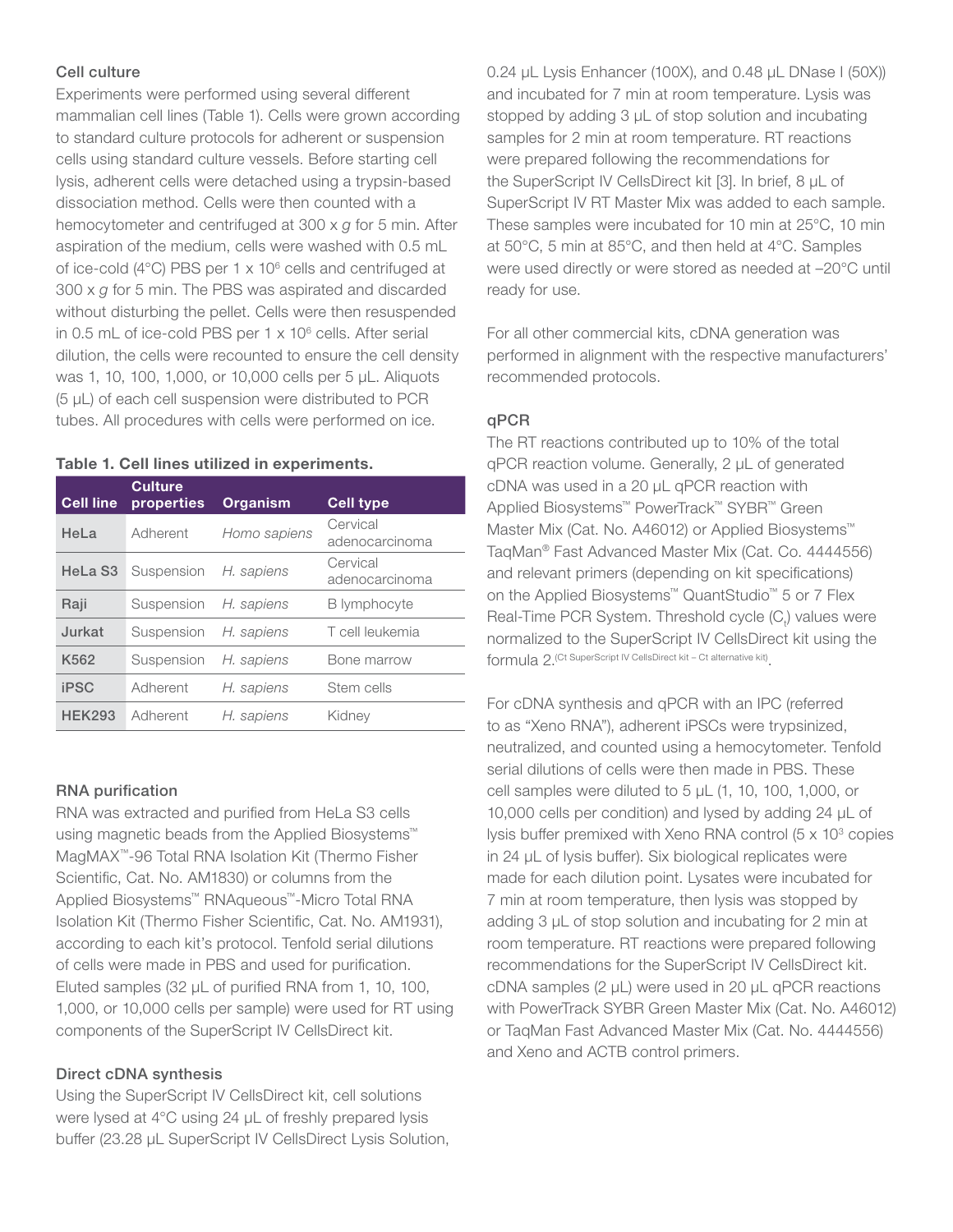#### Endpoint PCR and determination of gDNA removal

The cDNA (10% cDNA sample input from HeLa, HeLa S3, Raji, Jurkat, or K562 samples) was amplified using primers specific to the *GAPDH*, *c-MYC*, *ACTB*, *VIN*, or *LAM* genes using either Invitrogen™ Platinum™ SuperFi™ II PCR Master Mix (Cat. No. 12368010) or Invitrogen™ Platinum™ II Hot-Start Green PCR Master Mix (Cat. No. 14001012) and their respective protocols on an Applied Biosystems™ ProFlex™ PCR System (30 cycles). PCR reactions (7 μL) were resolved by agarose gel (1%) electrophoresis in TAE buffer and visualized by ethidium bromide staining. To determine removal of genomic DNA (gDNA) from Jurkat cell lysates, identical endpoint PCR experiments were performed with and without reverse transcriptase using a range of cell amounts (10,000 to 1). Band sizes were resolved using the Invitrogen™ TrackIt™ 100 bp DNA Ladder (Cat. No. 10488058).

#### Results and discussion

# Determination of amplification linearity and RNA detection sensitivity

Accurate quantitation of transcripts is an essential consideration for RT-qPCR experiments. Researchers must be confident that the  $\mathsf{C}_\mathsf{t}$  values they collect for a given transcript (at a specific sample input quantity) relate accurately to the transcript's abundance in the sample solution. The  $C_t$  values should inversely correlate with

increasing sample input in a linear fashion. As such, direct RT kits should demonstrate a clear linear range across serial dilutions of a given sample. Additionally, the linear relationship should be independent of a transcript's overall expression (from high to low expression) as well as the qPCR assay protocol utilized.

To this end, the SuperScript IV CellsDirect kit was used to generate cDNA from serially diluted HeLa S3 cells, ranging from 1 to 10,000 cells. Using these cDNA samples, qPCR was performed using two different qPCR assays (SYBR Green and TaqMan assays) on four mRNA targets (*ACTB*, *BCL2*, *PGK1*, *PPIA*) that represent a wide range of cellular transcript abundance. The resulting qPCR  $\textsf{C}_\textsf{t}$  values and linearity were then benchmarked to results from other commercially available direct RT kits (Figure 1).

For all qPCR assays, the SuperScript IV CellsDirect kit resulted in the strongest linear correlation across this wide dynamic range. Additionally,  $C_{t}$  values from the SuperScript IV CellsDirect kit were either equal to or lower than those from all other kits at identical cellular inputs, indicating superior cDNA yields. Finally, the SuperScript IV CellsDirect kit was the only product capable of assessing cDNA abundance using one cell, further indicating its advanced RNA detection sensitivity.



Figure 1. The SuperScript IV CellsDirect kit demonstrates linearity across a wide dynamic range of cellular inputs, and superior RNA Cells detection sensitivity. suppliers in the Supplier of Supplier B Supplier R Supplier R Supplier R Supplier supers concentrated in activities in our ty a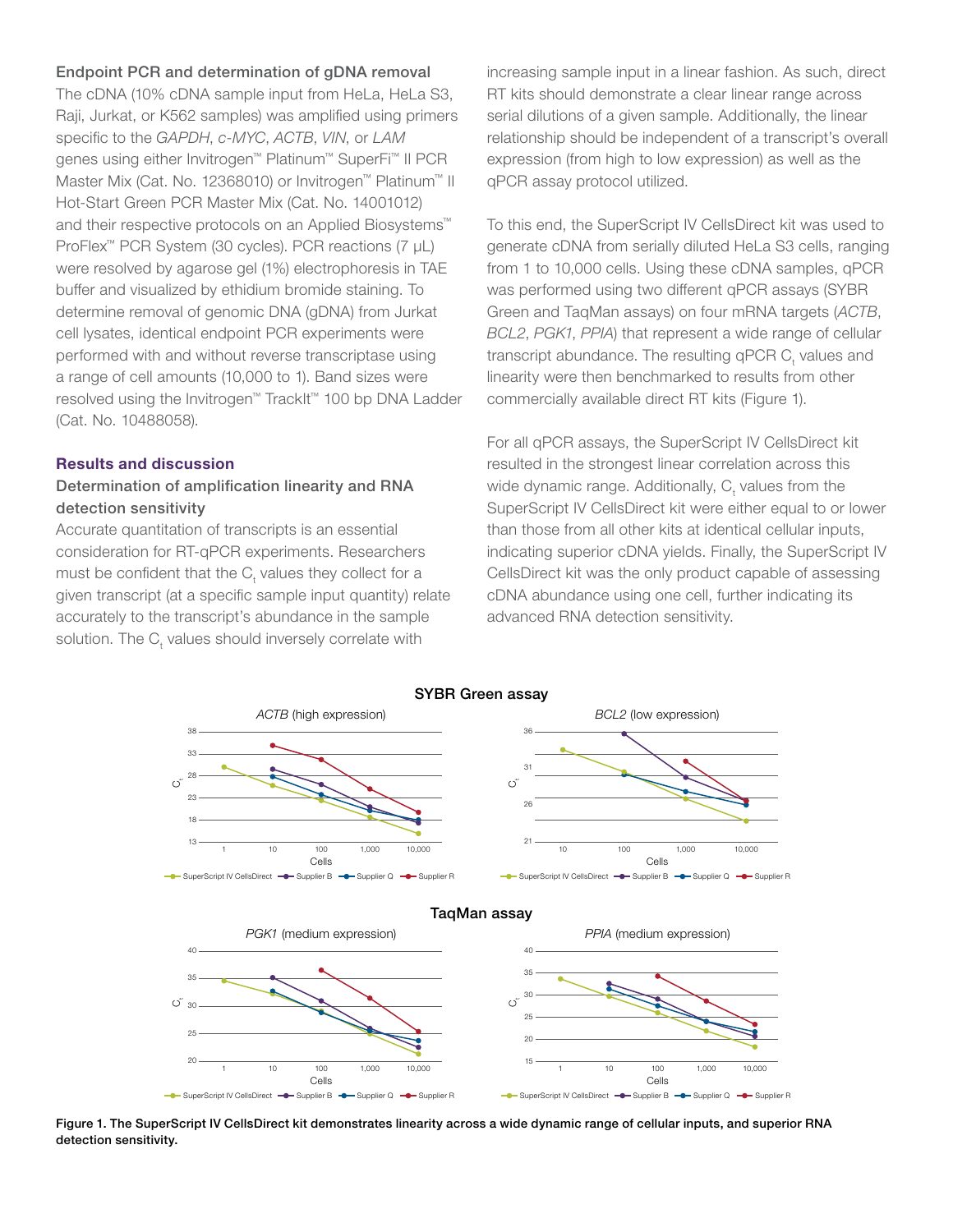# cDNA yields across mammalian cell types and a diversity of RNA transcripts

To investigate the RNA detection sensitivity of the SuperScript IV CellsDirect kit in greater detail, samples (1,000 cells each) of three distinct mammalian cell types (Jurkat, K562, and iPSCs) were used for cDNA generation using the SuperScript IV CellsDirect kit and four other commercially available direct RT kits. From the cDNA samples, qPCR was performed to evaluate cDNA yields from 44 different RNA transcripts (Figure 2), representing a wide range of cellular abundance (normalized expression ranging from about one to hundreds of transcripts per

cell) [4]. For every transcript across all cell types, the SuperScript IV CellsDirect kit resulted in lower C<sub>t</sub> values compared to other direct RT kits, with one exception where the C<sub>t</sub> values were equal (*ENO1* gene, iPSCs). Importantly, the observation holds true even when directly compared with an earlier generation of this kit, the SuperScript III CellsDirect kit (Figure 3). The consistently lower  $\mathsf{C}_\mathsf{t}$  values indicate that the SuperScript IV CellsDirect kit produced higher cDNA yields in 99.4% of comparisons and that cDNA production is consistently superior even with low-abundance transcripts (Figure 2).



Figure 2. Comparative cDNA yields among direct RT kits for a variety of cellular transcripts.



Figure 3. Detection sensitivity of the SuperScript IV CellsDirect kit compared to the SuperScript III CellsDirect kit when using iPSCs.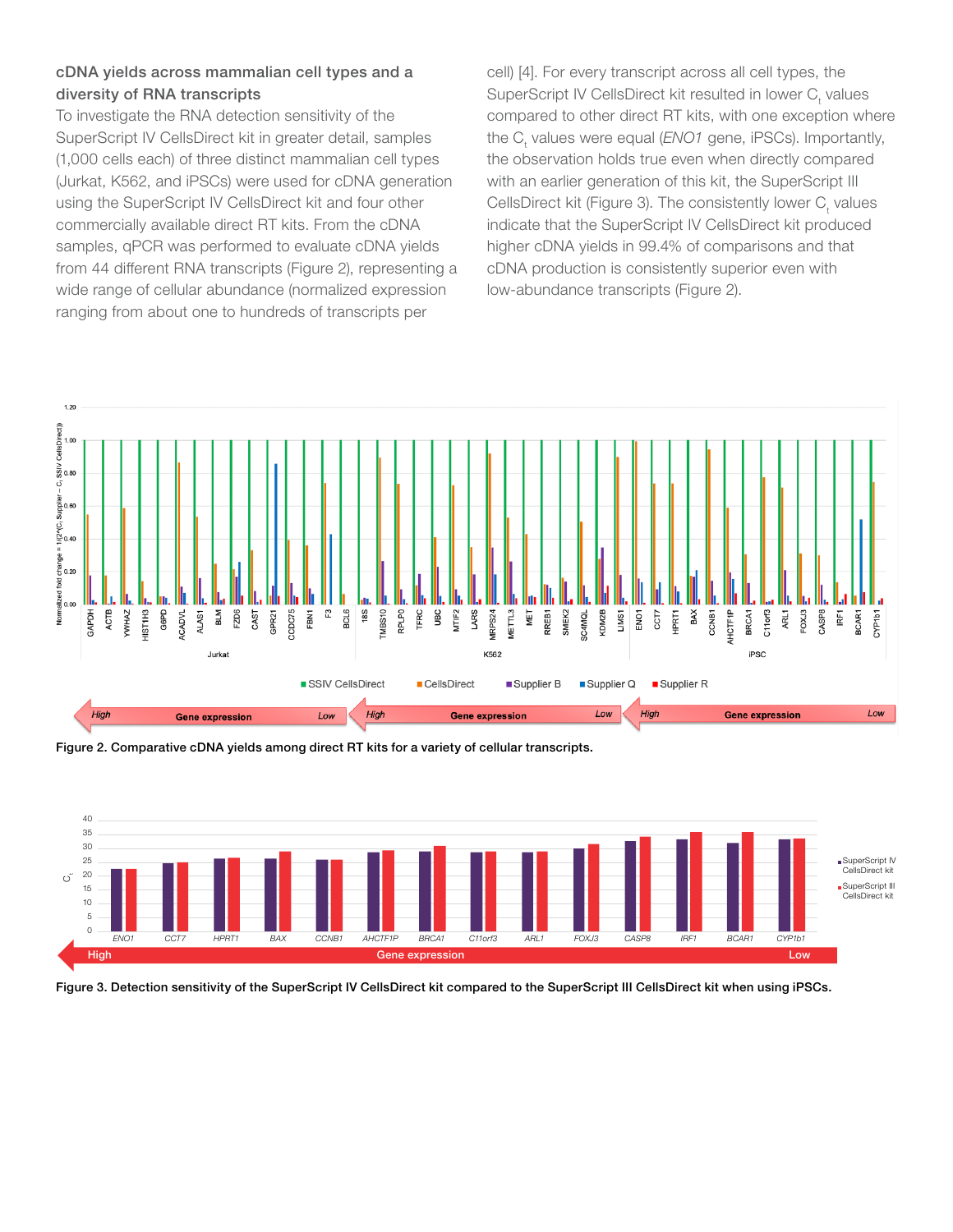# Assessing reproducibility and compatibility with an IPC

Ensuring high-quality RT-qPCR data and results includes establishing and testing the reproducibility of methods. Unsurprisingly, reproducibility has continued to be an important concern among researchers [5]. Researchers relying on RT-qPCR seek low variability, which means that equivalent sample input loads result in highly similar  $C_t$  numbers, regardless of sample dilution. For this reason, researchers are often eager to adopt techniques that increase experimental precision. This is a common explanation for the growing use of manufactured master mixes and kits versus stand-alone enzymes and laboratoryprepared reagents, across the biotechnology and life science research markets. However, master mixes and kits must be reliable to be used for this critical research.

Another common strategy relies on the use of normalization to account for yield variability. Relative quantitation calculations (ΔΔC<sub>t</sub> method) [6] will often utilize a highly and consistently expressed endogenous transcript (also referred to as a housekeeping gene) as a normalization control [7,8]. Provided that the expression of the endogenous control is stable across samples, this normalization strategy helps to account for variation in cDNA template amounts. This method allows researchers to reliably evaluate the up- and downregulation of specific transcripts.

Importantly, tracking qPCR experimental consistency using exogenous IPCs has grown into a key strategy for both assessing and increasing reproducibility. In this approach, synthetic nucleic acid sequences lacking homology to known sequences (Xeno RNA) are added in identical amounts to samples at the beginning of sample preparation. The IPC sequences are then simultaneously quantified along with analyte sequences. Variation in IPC  $\mathrm C_{\mathrm t}$  values indicates material loss and can act as a red flag for sample treatment and consistency. In addition, these IPCs can be used to determine optimal input cell numbers and monitor lysis, further helping to ensure protocol reproducibility.

To this end, it is critical to ensure that master mixes and kits are able to generate reproducible  $\mathsf{C}_\mathsf{t}$  values while maintaining compatibility with IPCs. This is particularly important for workflows that do not include RNA purification, given that chemical inhibition of the reverse transcriptase is more likely in complex mixtures such as lysed cell solutions.

Lysed iPSC samples (with 0 to 10,000 cells) were spiked with identical amounts of the Xeno RNA IPC. Using both TaqMan Fast Advanced and PowerTrack SYBR Green Master Mixes, expression of β-actin (*ACTB*), a commonly used endogenous control gene, was assessed, while simultaneously tracking Xeno RNA C<sub>t</sub> values for sample variation across six replicates (Figure 4, top panel). In both cases, ACTB C<sub>t</sub> values inversely correlated with the number of cells in each sample in a highly linear fashion (Figure 4, bottom panels) indicating complete lysis and no RT-qPCR inhibition. Conversely, all samples (regardless of cellular load) generated equivalent  $\mathsf{C}_\mathsf{t}$  values for the Xeno RNA IPC. A constant IPC  $C_{t}$  across all samples also points to complete sample lysis and no RT-qPCR inhibition. In addition, very little technical variation across all six replicates was observed for both *ACTB* and the Xeno RNA IPC. Collectively, these results indicate that the SuperScript IV CellsDirect kit reproducibly generates cDNA for precise quantitation of a key housekeeping gene, while also maintaining compatibility with a Xeno RNA IPC. Being able to utilize this kit for both approaches makes it well suited for highly reproducible results.

# TaqMan Fast Advanced Master Mix



# PowerTrack SYBR qPCR Master Mix



Figure 4. Quantitation of *ACTB* transcript in iPSCs with Xeno RNA IPC.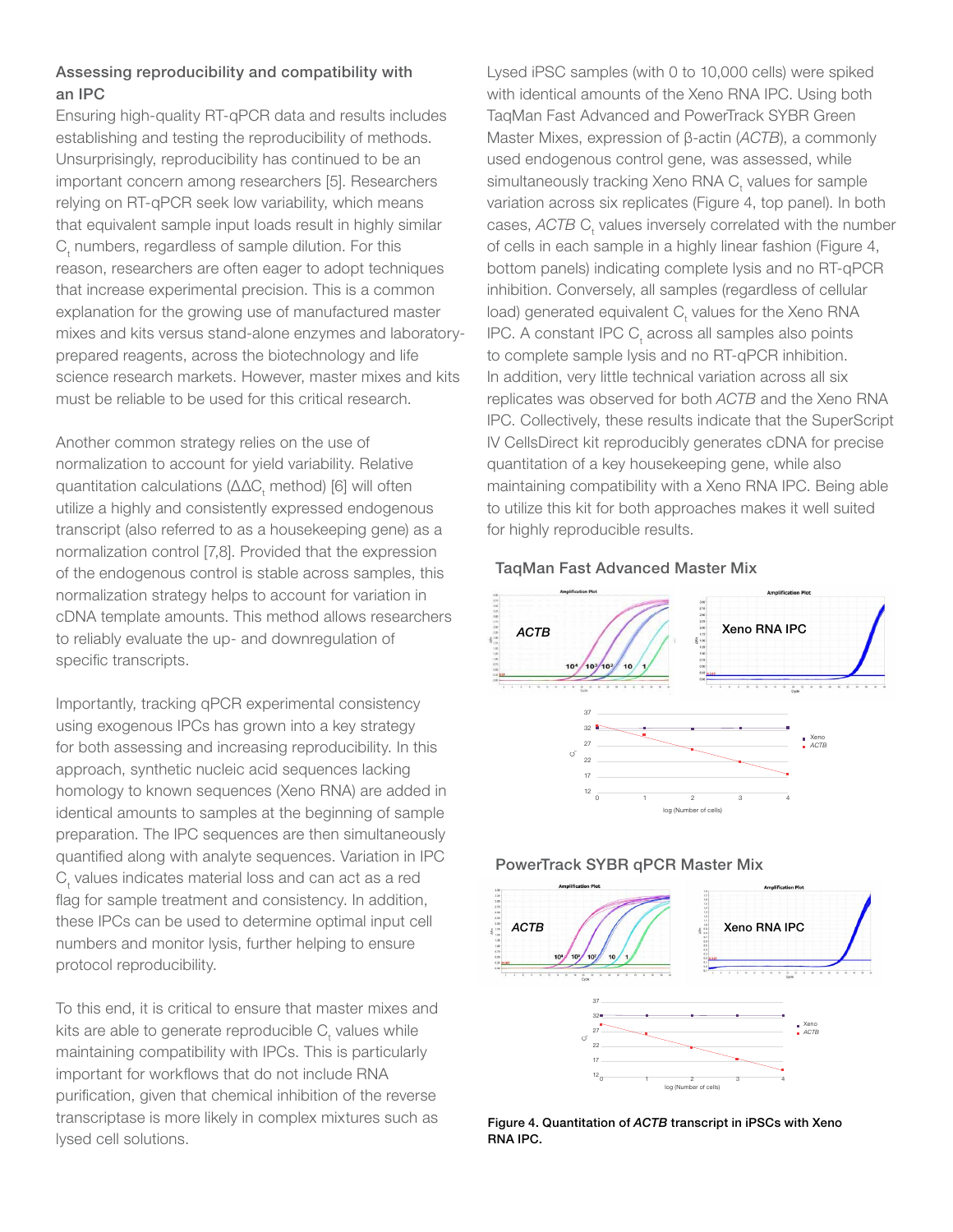# Comparison of sensitivity and cDNA yield using Cells-to- $C_{\tau}$  kits

The SuperScript IV CellsDirect kit offers significant time savings and reduces sample handling compared to workflows that require a discrete RNA purification step (Figure 5). Given that the SuperScript IV CellsDirect kit offers excellent RNA detection sensitivity even compared with strategies that require RNA purification, the additional time savings offer users an opportunity to increase experimental throughput and reduce RNA sample handling without sacrificing sensitivity and quality of results.



Other commercial kits such as the SYBR Green and TaqMan Fast Advanced Cells-to-C<sub>T</sub> Kits include reagents to take samples from lysis all the way through qPCR. Given the popularity of these kits, we investigated how their performance compared to the SuperScript IV CellsDirect cDNA than Cells-to-C<sub>r</sub> kits do. However, Cells-to-C<sub>r</sub> kits kit using identical amounts of cells and PCR primers. Samples of K562, HeLa S3, and Raji cells (1,000 cells each) were processed according to protocols for the SuperScript IV CellsDirect kit or Cells-to- $C_{_{\sf T}}$  kits. In this process, seven distinct transcripts were quantified for comparison kit using identical amounts of cells and PCR primers. The are useful to users who primarily perform RT-qPCR, since

(Figure 6). For all transcripts and cell types,  $C_{t}$  values obtained from the SuperScript IV CellsDirect kit were lower than those obtained from Cells-to-C<sub>T</sub> kits. These results suggest that the SuperScript IV CellsDirect kit yields more cDNA than Cells-to-C $_{\!\tau}$  kits do. However, Cells-to-C $_{\!\tau}$  kits the kits include qPCR reagents.



Figure 6. The SuperScript IV CellsDirect kit outperforms Cells-to- $C<sub>r</sub>$  kits in cDNA yield when lysing the same amount of cells.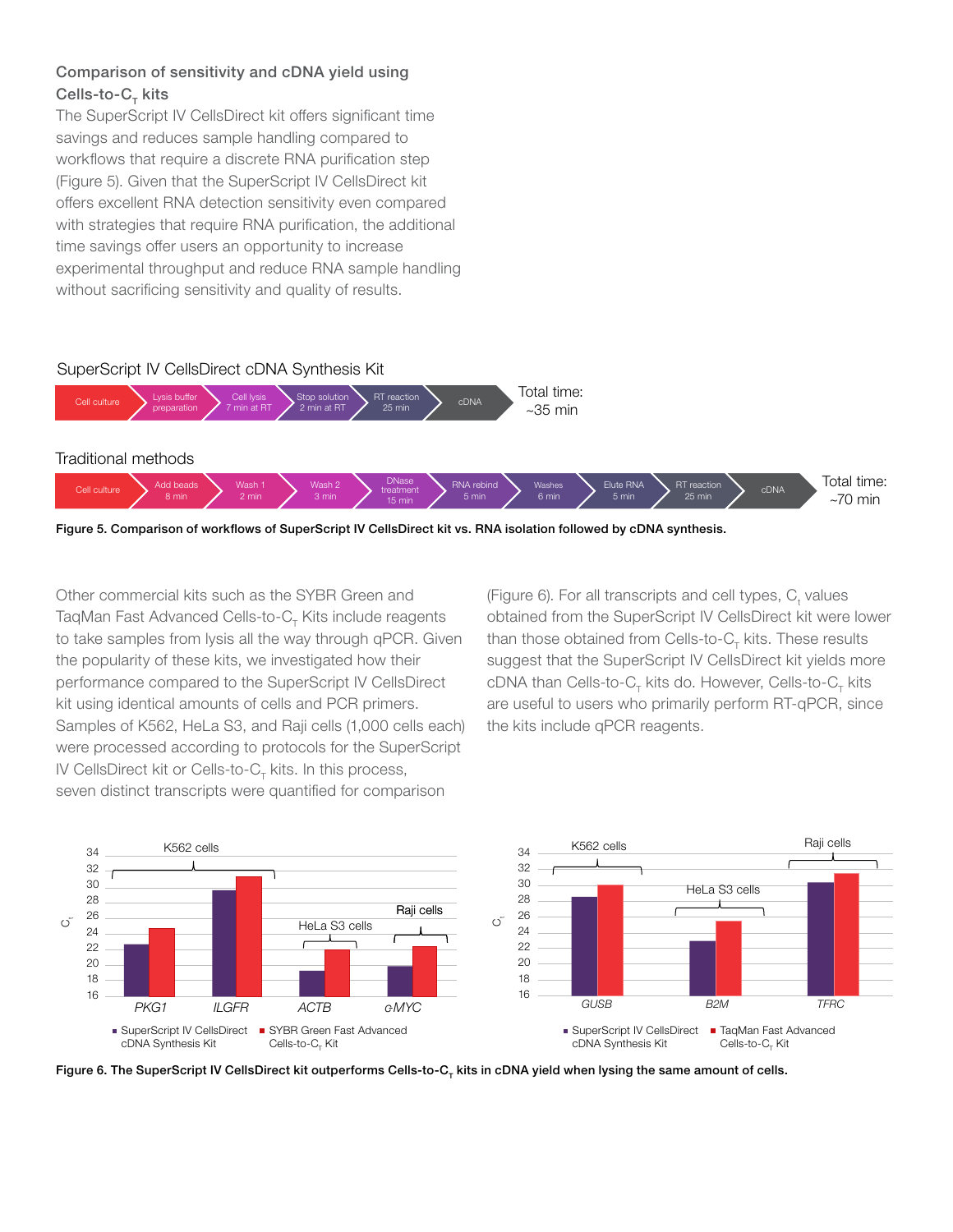# Performance of SuperScript IV CellsDirect kit in endpoint PCR

While researchers continue to incorporate RT-qPCR into their research, many users also rely on conventional RT-PCR strategies, like endpoint and semiquantitative PCR. Unlike qPCR, these methods rely on conventional PCR and band assessment on agarose gels. These approaches are particularly important for cloning RNA transcripts and for cheaper, rapid assessment of gene expression. For some projects, it is common for researchers to first assess expression of key genes using endpoint strategies, prior to committing to larger and more expensive qPCR, RNA-Seq, and microarray experiments. There can be significant value to adopting workflows that are compatible with both endpoint PCR and qPCR.

The SuperScript IV CellsDirect kit generates cDNA that can be used in a variety of ways following completion of the protocol. To assess the compatibility of the SuperScript IV CellsDirect kit with endpoint PCR, *GAPDH* and *c-MYC* targets in cDNA generated from Raji, K562, and HeLa cells were amplified by traditional PCR and run on agarose gels (Figure 7). Band intensities of both transcripts in all cell types correlated with increasing cell number inputs (1 to 10,000 cells, left to right). In the case of *c-MYC* in K562 cells, sample loading normalization made this correlation clear, given the observed decrease in band intensity between 100 and 1,000 cells.

*GAPDH* K562 **MINITY 1110000111** 



Figure 7. The SuperScript IV CellsDirect kit is compatible with endpoint PCR.

Additionally, the endpoint PCR results with the SuperScript IV CellsDirect kit were comparable to results collected using discrete RNA purification steps or the SuperScript III CellsDirect kit (data not shown). These results were further confirmed by assessing additional transcripts (*ACTB*, *VIN*, *LAM*) of varying lengths and expression levels (data not shown). The Superscript IV CellsDirect kit was also compatible with two popular endpoint PCR master mixes, the Invitrogen<sup>™</sup> Platinum<sup>™</sup> SuperFi™ II Master Mix and Platinum™ Green Hot Start PCR Master Mix (data not shown). Collectively, these results indicate that the SuperScript IV CellsDirect kit is fully compatible with endpoint PCR procedures, allowing researchers to readily use this kit for conventional PCR in addition to qPCR.

# Evaluation of gDNA removal using the SuperScript IV CellsDirect kit

Removal of gDNA is an important step towards achieving RT-PCR success and accuracy. Persistence of gDNA can lead to overestimation of the amount of cDNA in a given sample. Additionally, it is possible for some RT-PCR primers to amplify gDNA sequences in addition to their intended cDNA targets, thereby interfering with gene expression analysis and cloning [9]. It is possible to design primers that are specific to cDNA as opposed to gDNA. This additional verification may be time-consuming or impractical for researchers, especially if they already have reliable primers for their gene of interest. As such, RT-PCR users generally remove gDNA from their samples to eliminate the possibility of gDNA sequence amplification and improve target nucleic acid quantitation.

The SuperScript IV CellsDirect kit includes a lysis enhancer and DNase I to help ensure efficient gDNA removal. To confirm gDNA elimination, Jurkat cells (input ranging from 1 to 10,000 cells) were lysed according to the standard protocol, and then the cell lysate was mixed with either the SuperScript IV RT Master Mix or SuperScript IV No RT Control included with the kit. Endpoint PCR of *ACTB* was performed with the respective mixtures, and the PCR products were run on an agarose gel to assess the presence or absence of gDNA (Figure 8). Given that the *ACTB* primers used amplify both cDNA and gDNA, the presence of a 350 bp band in the conditions without RT enzyme would indicate the persistence of gDNA. Even at high cellular loads (10,000 cells), bands only appeared when the RT enzyme was present in the workflow, indicating efficient removal of gDNA prior to PCR.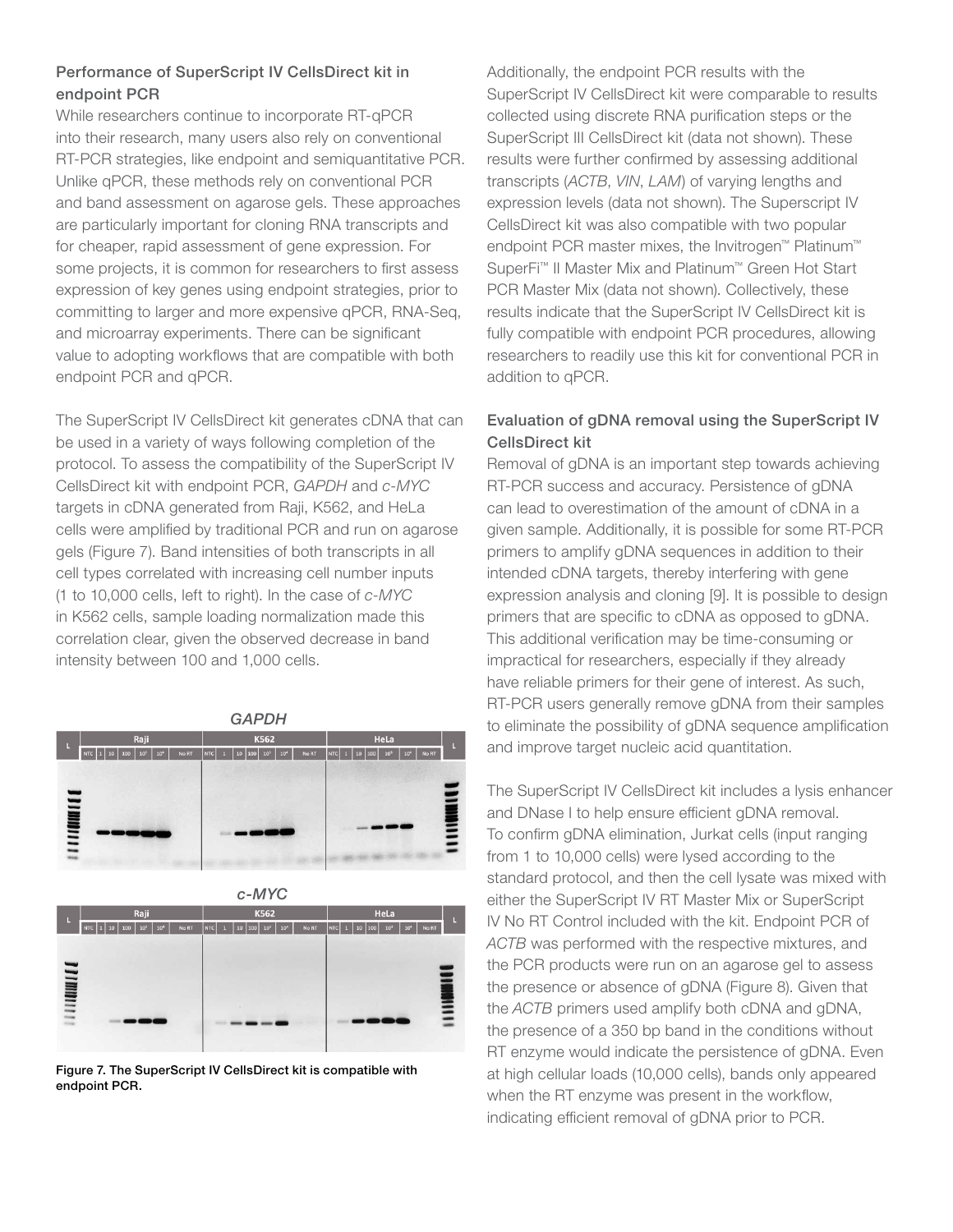

L1 - Tracklt 100 bp DNA Ladder

Figure 8. The SuperScript IV CellsDirect kit readily eliminates gDNA from samples.

#### **Conclusion**

RT-PCR will continue to be a mainstay of cutting-edge life science research in the future. However, the continued demand for RT-PCR in more complex methods like RNA-Seq, coupled with a need to analyze greater sample numbers, puts a significant burden on researchers. While researchers are eager for kits and workflows that reduce these challenges, they also need reliable protocols to maximize experimental efficiency. With excellent reliability, sensitivity, and cDNA yields, the SuperScript IV CellsDirect kit was designed to meet these needs. Furthermore, data comparisons using other commercially available kits highlight its superior performance and flexibility. With the SuperScript IV CellsDirect kit, researchers can be more confident that their critical qPCR and cloning experiments can proceed with minimal obstacles and maximum data quality.